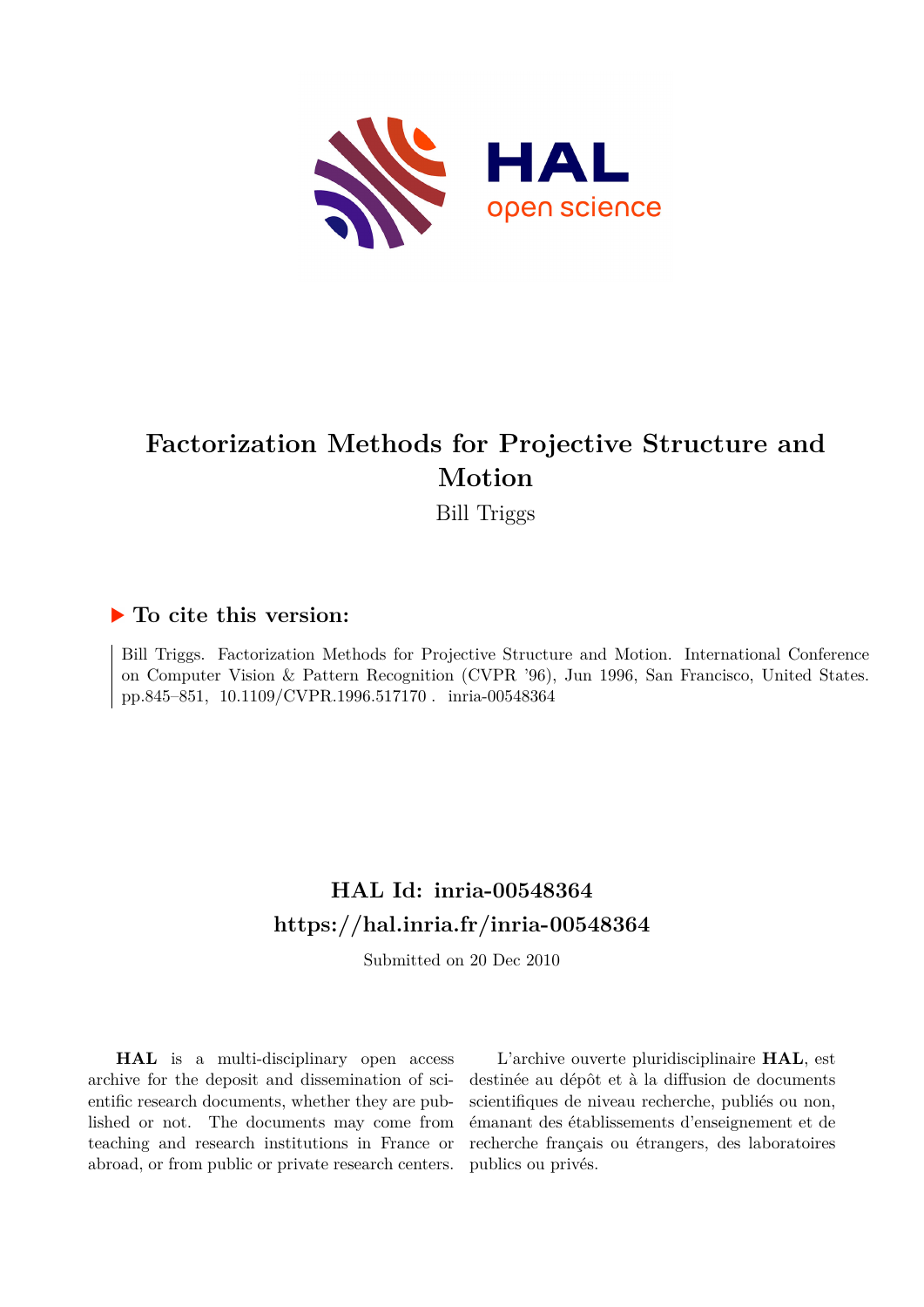# **Factorization Methods for Projective Structure and Motion**

**Bill Triggs**

INRIA Rhône-Alpes, 655 avenue de l'Europe, 38330 Montbonnot Saint-Martin, France. *Bill.Triggs@inrialpes.fr http://www.inrialpes.fr/MOVI/Triggs*

#### **Abstract**

This paper describes a family of factorization-based algorithms that recover 3D projective structure and motion from multiple uncalibrated perspective images of 3D points and lines. They can be viewed as generalizations of the Tomasi-Kanade algorithm from affine to fully perspective cameras, and from points to lines. They make no restrictive assumptions about scene or camera geometry, and unlike most existing reconstruction methods they do not rely on 'privileged' points or images. All of the available image data is used, and each feature in each image is treated uniformly. The key to projective factorization is the recovery of a consistent set of *projective depths* (scale factors) for the image points: this is done using fundamental matrices and epipoles estimated from the image data. We compare the performance of the new techniques with several existing ones, and also describe an approximate factorization method that gives similar results to SVDbased factorization, but runs much more quickly for large problems. **Keywords:** Multi-image Structure, Projective Reconstruction, Matrix Factorization.

## **1 Introduction**

There has been considerable progress on scene reconstruction from multiple images in the last few years, aimed at applications ranging from very precise industrial measurement systems with several fixed cameras, to approximate structure and motion from real time video for active robot navigation. One can usefully begin by ignoring the issues of camera calibration and metric structure, initially recovering the scene up to an overall projective transformation and only later adding metric information if needed [5, 10, 1]. The key result is that projective reconstruction is the best that can be done without calibration or metric information about the scene, and that it is possible from at least two views of point-scenes or three views of line-scenes [2, 3, 8, 6].

Most current reconstruction methods either work *only* for the minimal number of views (typically two), or single out a few 'privileged' views for initialization before bootstrapping themselves to the multi-view case [5, 10, 9]. For robustness and accuracy, there is a need for methods that uniformly take

account of all the data in all the images, without making restrictive special assumptions or relying on privileged features or images for initialization. The orthographic and paraperspective structure/motion factorization methods of Tomasi, Kanade and Poelman [17, 11] partially fulfill these requirements, but they only apply when the camera projections are well approximated by affine mappings. This happens only for cameras viewing small, distant scenes, which is seldom the case in practice. Factorization methods for perspective images are needed, however it has not been clear how to find the unknown projective scale factors of the image measurements that are required for this. (In the affine case the scales are constant and can be eliminated).

As part of the current blossoming of interest in multiimage reconstruction, Shashua [14] recently extended the wellknown two-image epipolar constraint to a trilinear constraint between matching points in three images. Hartley [6] showed that this constraint also applies to lines in three images, and Faugeras & Mourrain [4] and I [18, 19] completed that corner of the puzzle by systematically studying the constraints for lines and points in any number of images. A key aspect of the viewpoint presented in [18, 19] is that projective reconstruction is essentially a matter of recovering a coherent set of **projective depths** — projective scale factors that represent the depth information lost during image projection. These are exactly the missing factorization scales mentioned above. They satisfy a set of consistency conditions called 'joint image reconstruction equations' [18], that link them together via the corresponding image point coordinates and the various inter-image matching tensors.

In the MOVI group, we have recently been developing projective structure and motion algorithms based on this 'projective depth' picture. Several of these methods use the factorization paradigm, and so can be viewed as generalizations of the Tomasi-Kanade method from affine to fully perspective projections. However they also require a depth recovery phase that is not present in the affine case. The basic reconstruction method for point images was introduced in [15]. The current paper extends this in several directions, and presents a detailed assessment of the performance of the new methods in comparison to existing techniques such as Tomasi-Kanade factorization and Levenberg-Marquardt nonlinear least squares. Per-

To appear in CVPR'96. This work was supported by an EC HCM grant and INRIA Rhône-Alpes. I would like to thank Peter Sturm and Richard Hartley for enlightening discussions.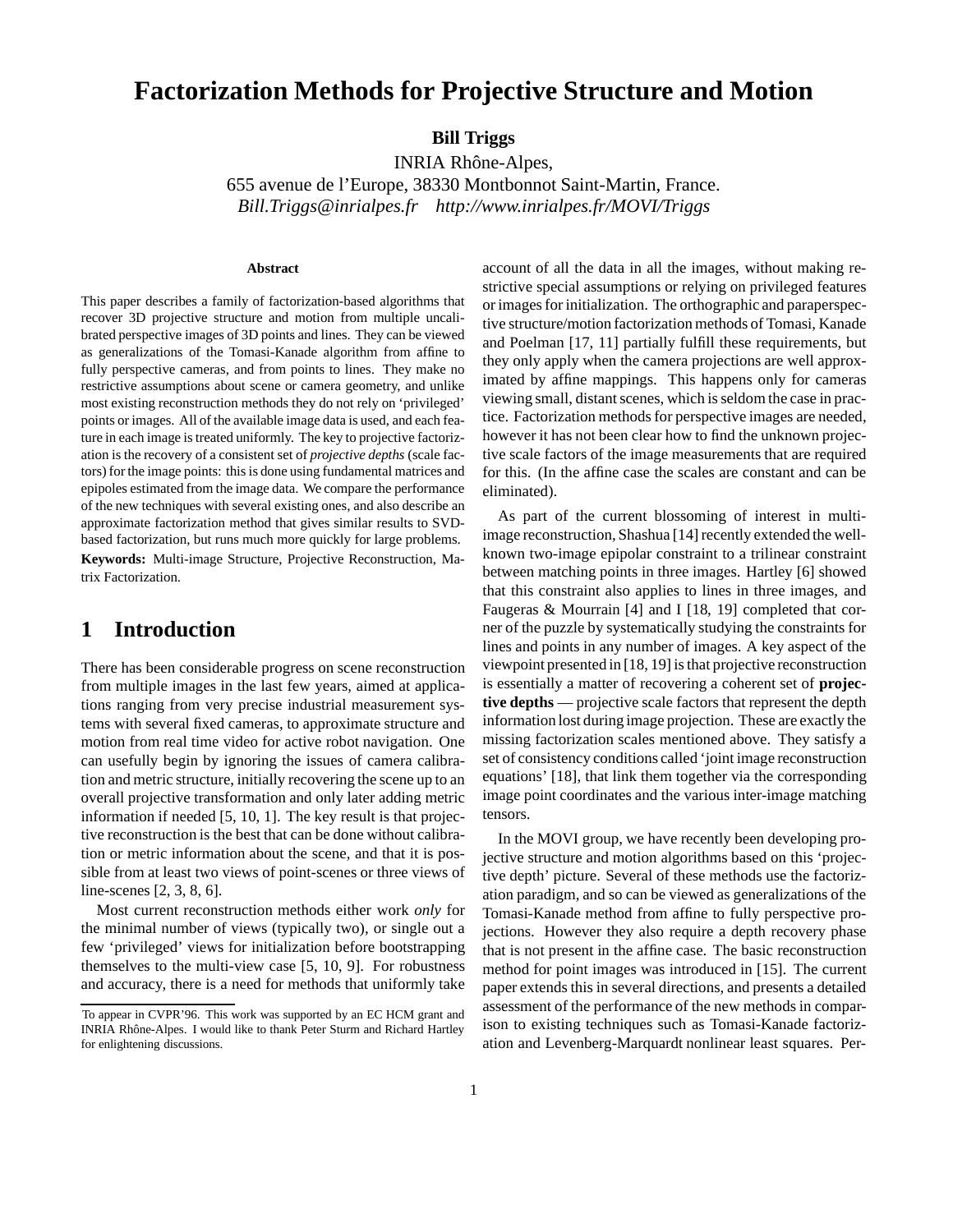haps the most significant result in the paper is the extension of the method to work for lines as well as points, but I will also show how the factorization can be iteratively 'polished' (with results similar to nonlinear least squares iteration), and how any factorization-based method can be speeded up significantly for large problems, by using an approximate fixed-rank factorization technique in place of the Singular Value Decomposition.

The factorization paradigm has two key attractions that are only enhanced by moving from the affine to the projective case:  $(i)$  All of the data in all of the images is treated uniformly  $$ there is no need to single out 'privileged' features or images for special treatment; *(ii)* No initialization is required and convergence is virtually guaranteed by the nature of the numerical methods used. Factorization also has some well known disadvantages:

1) Every primitive must be visible in every image. This is unrealistic in practice given occlusion and extraction and tracking failures.

2) It is not possible to incorporate a full statistical error model for the image data, although some sort of implicit least-squares trade-off *is* made.

3) It is not clear how to incorporate additional points or images incrementally: the whole calculation must be redone.

4) SVD-based factorization is slow for large problems.

Only the speed problem will be considered here. SVD is slow because it was designed for general, full rank matrices. For matrices of fixed low rank  $r$  (as here, where the rank is 3 for the affine method or 4 for the projective one), approximate factorizations can be computed in time  $\mathcal{O}(mnr)$ , *i.e.* directly proportional to the size of the input data.

The Tomasi-Kanade 'hallucination' process can be used to work around missing data [17], as in the affine case. However this greatly complicates the method and dilutes some of its principal benefits. There is no obvious solution to the error modelling problem, beyond using the factorization to initialize a nonlinear least squares routine (as is done in some of the experiments below). It would probably be possible to develop incremental factorization update methods, although there do not seem to be any in the standard numerical algebra literature.

The rest of the paper outlines the theory of projective factorization for points and lines, describes the final algorithms and implementation, reports on experimental results using synthetic and real data, and concludes with a discussion. The full theory of projective depth recovery applies equally to two, three and four image matching tensors, but throughout this paper I will concentrate on the two-image (fundamental matrix) case for simplicity. The underlying theory for the higher valency cases can be found in [18].

### **2 Point Reconstruction**

We need to recover 3D structure (point locations) and motion (camera calibrations and locations) from  $m$  uncalibrated perspective images of a scene containing <sup>n</sup> 3D points. Without further information it is only possible to reconstruct the scene up to an overall projective transformation [2, 8], so we will work in homogeneous coordinates with respect to arbitrary projective coordinate frames. Let  $X_p$   $(p = 1, \ldots, n)$  be the unknown homogeneous 3D point vectors,  $P_i$  ( $i = 1, \ldots, m$ ) the unknown  $3 \times 4$  image projections, and  $\mathbf{x}_{ip}$  the measured homogeneous image point vectors. Modulo some scale factors  $\lambda_{ip}$ , the image points are projected from the world points:  $\lambda_{ip} x_{ip} =$  $P_i X_p$ . Each object is defined only up to rescaling. The  $\lambda$ 's 'cancel out' the arbitrary scales of the image points, but there is still the freedom to: (*i*) arbitrarily rescale each world point  $\mathbf{X}_p$  and each projection  $\mathbf{P}_i$ ; (*ii*) apply an arbitrary nonsingular  $4 \times 4$  projective deformation T:  $\mathbf{X}_{\mathrm{p}} \to \mathbf{T} \mathbf{X}_{\mathrm{p}}$ ,  $\mathbf{P}_{\mathrm{i}} \to \mathbf{P}_{\mathrm{i}} \mathbf{T}^{-1}$ . Modulo changes of the  $\lambda_{ip}$ , the image projections are invariant under both of these transformations.

The scale factors  $\lambda_{ip}$  will be called **projective depths**. With correctly normalized points and projections they become true optical depths, *i.e.* orthogonal distances from the focal planes of the cameras. (NB: this is not the same as Shashua's 'projective depth' [13]). In general,  $m + n - 1$  projective depths can be set arbitrarily by choosing appropriate scales for the  $X_p$  and  $P_i$ . However, once this is done the remaining  $(m - 1)(n - 1)$ degrees of freedom contain real information that can be used for 3D reconstruction: taken as a whole the projective depths have a strong internal coherence. In fact, [18, 19] argues that just as the key to calibrated stereo reconstruction is the recovery of Euclidean depth, the essence of projective reconstruction is precisely the recovery of a coherent set of projective depths modulo overall projection and world point rescalings. Once this is done, reconstruction reduces to choosing a projective basis for a certain abstract three dimensional 'joint image' subspace, and reading off point coordinates with respect to it.

#### **2.1 Factorization**

Gather the point projections into a single  $3m \times n$  matrix equation:

$$
\mathbf{W} = \begin{pmatrix}\n\lambda_{11} \mathbf{x}_{11} & \lambda_{12} \mathbf{x}_{12} & \cdots & \lambda_{1n} \mathbf{x}_{1n} \\
\lambda_{21} \mathbf{x}_{21} & \lambda_{22} \mathbf{x}_{22} & \cdots & \lambda_{2n} \mathbf{x}_{2n} \\
\vdots & \vdots & \ddots & \vdots \\
\lambda_{m1} \mathbf{x}_{m1} & \lambda_{m2} \mathbf{x}_{m2} & \cdots & \lambda_{mn} \mathbf{x}_{mn}\n\end{pmatrix}
$$
\n
$$
= \begin{pmatrix}\n\mathbf{P}_1 \\
\mathbf{P}_2 \\
\vdots \\
\mathbf{P}_m\n\end{pmatrix} (\mathbf{X}_1 \mathbf{X}_2 \cdots \mathbf{X}_n)
$$

Hence, with a consistent set of projective depths the **rescaled measurement matrix** <sup>W</sup> has rank at most 4. Any rank 4 ma-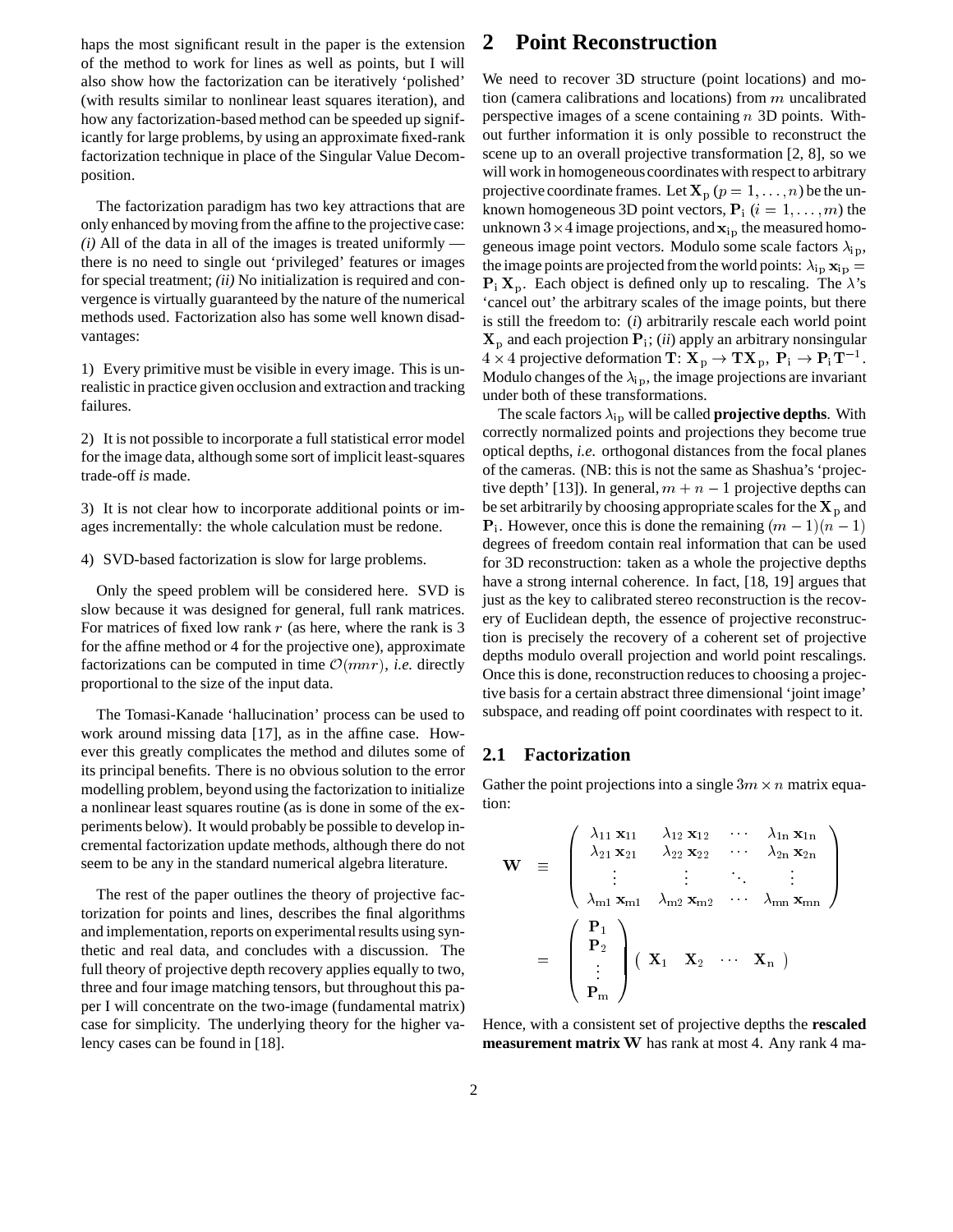trix can be factorized into some  $3m \times 4$  matrix of 'projections' multiplying a  $4 \times n$  matrix of 'points' as shown, and any such factorization corresponds to a valid projective reconstruction: the freedom in factorization is exactly a  $4 \times 4$  nonsingular linear transformation  $P \to P\, T^{-1},\ X \to T\, X$ , which can be regarded as a projective transformation of the reconstructed 3D space.

One practical method of factorizing  $W$  is the Singular Value Decomposition [12]. This decomposes an arbitrary  $k \times l$  matrix  $\mathbf{W}_{k\times 1}$  of rank r into a product  $\mathbf{W}_{k\times 1} = \mathbf{U}_{k\times r} \, \mathbf{D}_{r\times r} \, \mathbf{V}_{l\times r}^{\top}$ where the columns of  $V_{1\times r}$  and  $U_{k\times r}$  are orthonormal bases for the input (co-kernel) and output (range) spaces of  $W_{k \times l}$ , and  $\mathbf{D}_{r\times r}$  is a diagonal matrix of positive decreasing 'singular values'. The decomposition is unique when the singular values are distinct, and can be computed stably and reliably in time  $\mathcal{O}(kl \min(k, l))$ . The matrix **D** of singular values can be absorbed into either  **or**  $**V**$  **to give a decomposition of the pro**jection/point form  $\mathbf{PX}$ . (I absorb it into  $\mathbf V$  to form  $\mathbf X$ ).

The SVD has been used by Tomasi, Kanade and Poelman [17, 11] for their affine (orthographic and paraperspective) reconstruction techniques. The current application can be viewed as a generalization of these methods to projective reconstruction. The projective case leads to slightly larger matrices  $(3m \times n$  rank 4 as opposed to  $2m \times n$  rank 3), but is actually simpler than the affine case as there is no need to subtract translation terms or apply nonlinear constraints to guarantee the orthogonality of the projection matrices.

Ideally, one would like to find reconstructions in time  $\mathcal{O}(mn)$  (the size of the input data). SVD is a factor of  $\mathcal{O}(\min(3m, n))$  slower than this, which can be significant if there are many points and images. Although SVD is probably near-optimal for full-rank matrices, rank  $r$  matrices can be factorized in 'output sensitive' time  $\mathcal{O}(mnr)$ . I have experimented with one such 'fixed rank' method, and find it to be almost as accurate as SVD and significantly faster for large problems. The method repeatedly sweeps the matrix, at each sweep guessing and subtracting a column-vector that 'explains' as much as possible of the residual error in the matrix columns. A rank  $r$  matrix is factorized in  $r$  sweeps. When the matrix is not exactly of rank  $r$  the guesses are not quite optimal and it is useful to include further sweeps (say  $2r$  in total) and then SVD the matrix of extracted columns to estimate the best  $r$  combinations of them.

#### **2.2 Projective Depth Recovery**

The above factorization techniques can *only* be used if a selfconsistent set of projective depths  $\lambda_{ip}$  can be found. The key technical advance that makes this work possible is a practical method for estimating these using fundamental matrices and epipoles obtained from the image data. The full theory can be found in [18], which also describes how to use trivalent and quadrivalent matching tensors for depth recovery. Here we briefly sketch the fundamental matrix case. The image projections  $\lambda_{\rm ip}$   ${\bf x}_{\rm ip} = {\bf P}_{\rm i}$   ${\bf X}_{\rm p}$  imply that the 6  $\times$  5 matrix

$$
\left(\begin{array}{c|c}\mathbf{P}_i & \lambda_{ip} \mathbf{x}_{ip} \\ \mathbf{P}_j & \lambda_{jp} \mathbf{x}_{jp}\end{array}\right) = \left(\begin{array}{c|c}\mathbf{P}_i \\ \mathbf{P}_j\end{array}\right) \left(\begin{array}{c|c}\mathbf{I}_{4 \times 4} & \mathbf{X}_{p}\end{array}\right)
$$

has rank at most 4, so all of its  $5 \times 5$  minors vanish. Expanding by cofactors in the last column gives homogeneous linear equations in the components of  $\lambda_{ip}$   $\mathbf{x}_{ip}$  and  $\lambda_{jp}$   $\mathbf{x}_{jp}$ , with coefficients that are  $4 \times 4$  determinants of projection matrix rows. These turn out to be the expressions for the fundamental matrix  $\mathbf{F}_{ii}$  and epipole  $\mathbf{e}_{ii}$  of camera j in image i in terms of projection matrix components [19, 4]. The result is the **projective depth recovery equation**:

$$
(\mathbf{F}_{ij} \mathbf{x}_{jp}) \lambda_{jp} = (\mathbf{e}_{ji} \wedge \mathbf{x}_{ip}) \lambda_{ip} \tag{1}
$$

This says two things: (*i*) The epipolar line of  $x_{ip}$  in image *i* is the same as the line through the corresponding point  $x_{ip}$  and epipole eji (as is well known); (*ii*) *With the correct projective depths and scalings for* Fij *and* eji*, the two terms have exactly the same size*. The equality is exact, not just up to scale. This is the new result that allows us to recover projective depths using fundamental matrices and epipoles. Analogous results based on higher order matching tensors can be found in [18].

It is straightforward to recover projective depths using (1). Each instance of it linearly relates the depths of a single 3D point in two images. By estimating a sufficient number of fundamental matrices and epipoles, we can amass a system of homogeneous linear equations that allows the complete set of depths for a given point to be found, up to an arbitrary overall scale factor. At a minimum, this can be done by selecting any set of  $m - 1$  equations that link the m images into a single connected graph. With such a non-redundant set of equations the depths for each point  $p$  can be found trivially by chaining together the solutions for each image, starting from some arbitrary initial value such as  $\lambda_{1p} = 1$ . Solving the depth recovery equation in least squares gives a simple recursion relation for  $\lambda_{\rm ip}$  in terms of  $\lambda_{\rm jp}$ :

$$
\lambda_{\mathrm{ip}}\ :=\ \frac{(\mathbf{e}_{\mathrm{ji}}\wedge\mathbf{x}_{\mathrm{ip}})\cdot(\mathbf{F}_{\mathrm{ij}}\,\mathbf{x}_{\mathrm{jp}})}{\|\mathbf{e}_{\mathrm{ji}}\wedge\mathbf{x}_{\mathrm{ip}}\|^2}\,\lambda_{\mathrm{jp}}
$$

If additional depth recovery equations are used, this simple recursion must be replaced by a redundant (and hence potentially more robust) homogeneous linear system. However, care is needed. The depth recovery equations are sensitive to the scale factors chosen for the <sup>F</sup>'s and <sup>e</sup>'s, and these can not be recovered directly from the image data. This is irrelevant when a single chain of equations is used, as rescalings of <sup>F</sup> and <sup>e</sup> affect all points equally and hence amount to rescalings of the corresponding projection matrices. However with redundant equations it is essential to choose a mutually self-consistent set of scales for the <sup>F</sup>'s and <sup>e</sup>'s. I will not describe this process here, except to note that the consistency condition is the Grassmann identity  $\mathbf{F}_{k i} \mathbf{e}_{i j} = \mathbf{e}_{i k} \wedge \mathbf{e}_{j k}$  [18].

It is still unclear what the best trade-off between economy and robustness is for depth recovery. This paper considers only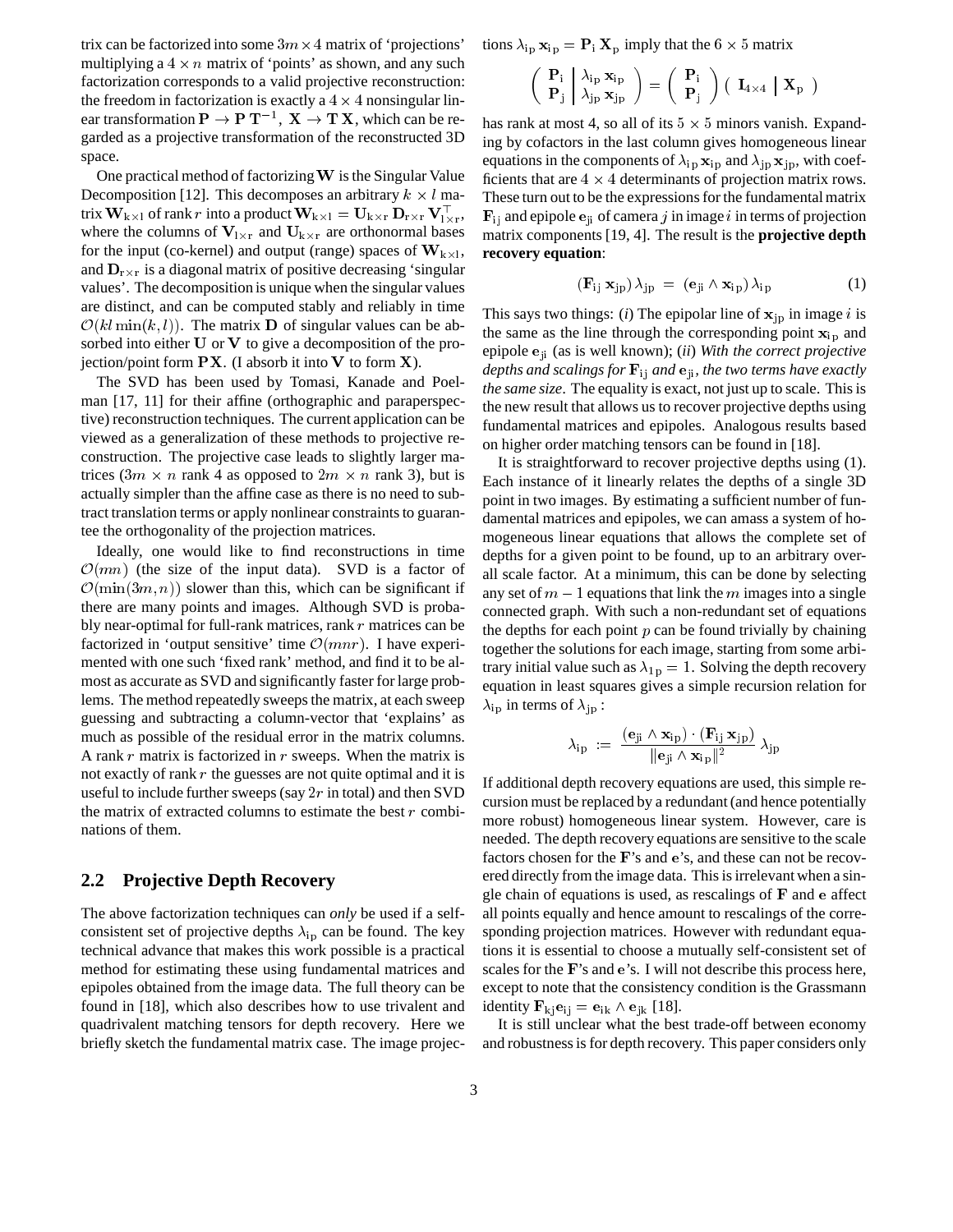two simple non-redundant choices: either the images are taken pairwise in sequence,  $\mathbf{F}_{21}, \mathbf{F}_{32}, \ldots, \mathbf{F}_{m(m-1)}$ , or all subsequent images are scaled in parallel from the first,  $\mathbf{F}_{21}, \mathbf{F}_{31}, \ldots, \mathbf{F}_{m1}$ . It might seem that long chains of rescalings would prove numerically unstable, but in practice depth recovery is surprisingly well conditioned. Both serial and parallel chains work very well despite their non-redundancy and chain length or reliance on a 'key' image. The two methods give similar results except when there are many  $($ >40) images, when the shorter chains of the parallel system become more robust. Both are stable even when epipolar *point*transfer is ill-conditioned (*e.g.*for a camera moving in a straight line, when the epipolar lines of different images coincide): the image observations act as stable 'anchors' for the transfer process.

**Balancing:** A further point is that with arbitrary choices of scale for the fundamental matrices and epipoles, the average size of the recovered depths might tend to increase or decrease exponentially during the solution-chaining process. Theoretically this is not a problem as the overall scales are arbitrary, but it could easily make the factorization phase numerically illconditioned. To counter this the recovered matrix of projective depths must be balanced after it has been built, by judicious overall row and column rescalings. The process is very simple. The image points are normalized on input, so ideally all of the scale factors  $\lambda_{ip}$  should have roughly the same order of magnitude,  $\mathcal{O}(1)$  say. For each point the depths are estimated as above, and then: (*i*) each row (image) of the estimated depth matrix is rescaled to have length  $\sqrt{n}$ ; (*ii*) each column (point) of the resulting matrix is rescaled to length  $\sqrt{m}$ . This process is repeated until it roughly converges, which happens very quickly (within 2–3 iterations).

## **3 Line Reconstruction**

3D lines can also be reconstructed using the above techniques. A line <sup>L</sup> can be represented by any two 3D points lying on it, say Y and Z. In image  $i$ , L projects to some image line  $\mathbf{l}_i$  and Y and Z project to image points  $y_i$  and  $z_i$  lying on  $l_i$ . The points  $\{y_i | i = 1, \ldots, m\}$  are in epipolar correspondence, so they can be used in the depth recovery equation (1) to reconstruct Y, and similarly for Z. The representatives Y and Z can be fixed implicitly by choosing  $y_1$  and  $z_1$  arbitrarily on  $l_1$  in the first image, and using the epipolar constraint to transfer these to the corresponding points in the remaining images:  $y_i$  lies on both  $\mathbf{l}_i$  and the epipolar line of  $\mathbf{y}_1$ , so is located at their intersection.

In fact, epipolar transfer and depth recovery can be done in one step. Let  $y_i$  stand for the *rescaled* via points  $P_iY$ . Substitute these into equation  $(1)$ , cross-product with  $\mathbf{l}_i$ , expand, and simplify using  $\mathbf{l}_i \cdot \mathbf{y}_i = 0$ :

$$
\begin{array}{rcl}\n\mathbf{l}_i \wedge (\mathbf{F}_{ij} \ \mathbf{y}_j) & = & \mathbf{l}_i \wedge (\mathbf{e}_{ji} \wedge \mathbf{y}_i) \\
& = & -(\mathbf{l}_i \cdot \mathbf{e}_{ji}) \ \mathbf{y}_i + (\mathbf{l}_i \cdot \mathbf{y}_i) \ \mathbf{e}_{ji} \\
& = & -(\mathbf{l}_i \cdot \mathbf{e}_{ji}) \ \mathbf{y}_i\n\end{array}\n\tag{2}
$$

*Up to a factor of*  $\mathbf{l}_i \cdot \mathbf{e}_{ji}$ *, the intersection*  $\mathbf{l}_i \wedge (\mathbf{F}_{ij} \mathbf{y}_j)$  *of*  $\mathbf{l}_i$ *with the epipolar line of* yj *automatically gives the correct projective depth for reconstruction.* Hence, factorization-based line reconstruction can be implemented by choosing a suitable (widely spaced) pair of via-points on each line in the first image, and then chaining together instances of equation (2) to find the corresponding, correctly scaled via-points in the other images. The required fundamental matrices can not be found directly from line matches, but they can be estimated from point matches, or from the trilinear line matching constraints (trivalent tensor) [6, 14, 4, 19, 18]. Alternatively, the trivalent tensor can be used directly: in tensorial notation [18], the trivalent via-point transfer equation is  $l_{B_k}$   $G_{C_i}$ <sup>A<sub>i</sub>B<sub>k</sub></sup>  $y^{C_j}$  =  $(l_{B_k} e_j^{B_k}) \mathbf{y}^{A_i}.$ 

As with points, redundant equations may be included if and only if a self-consistent normalization is chosen for the fundamental matrices and epipoles. For numerical stability, it is essential to balance the resulting via-points (*i.e.* depth estimates). This works with the  $3m \times 2n_{\text{lines}}$  'W' matrix of via-points, iteratively rescaling all coordinates of each image (triple of rows) and all coordinates of each line (pair of columns) until an approximate equilibrium is reached, where the overall mean square size of each coordinate is  $\mathcal{O}(1)$  in each case. To ensure that the via-points representing each line are on average well separated, I also orthonormalize the two 3m-component column vectors for each line with respect to one another. The viapoint equations (2) are linear and hence invariant with respect to this, but it does of course change the 3D representatives <sup>Y</sup> and <sup>Z</sup> recovered for each line.

## **4 Implementation**

This section summarizes the complete algorithm for factorization-based 3D projective reconstruction from image points and lines, and discusses a few important implementation details and variants. The algorithm goes as follows:

0) Extract and match points and lines across all images.

1) Standardize all image coordinates (see below).

2) Estimate a set of fundamental matrices and epipoles sufficient to chain all the images together (*e.g.* using point matches). 3) For each point, estimate the projective depths using equation (1). Build and balance the depth matrix  $\lambda_{\rm in}$ , and use it to build the rescaled point measurement matrix <sup>W</sup>.

4) For each line choose two via-points and transfer them to the other images using the transfer equations (2). Build and balance the rescaled line via-point matrix.

5) Combine the line and point measurement matrices into a  $3m \times (n_{\text{points}} + 2n_{\text{lines}})$  data matrix and factorize it using either SVD or the fixed-rank method. Recover 3D projective structure (point and via-point coordinates) and motion (projection matrices) from the factorization.

6) Un-standardize the projection matrices (see below).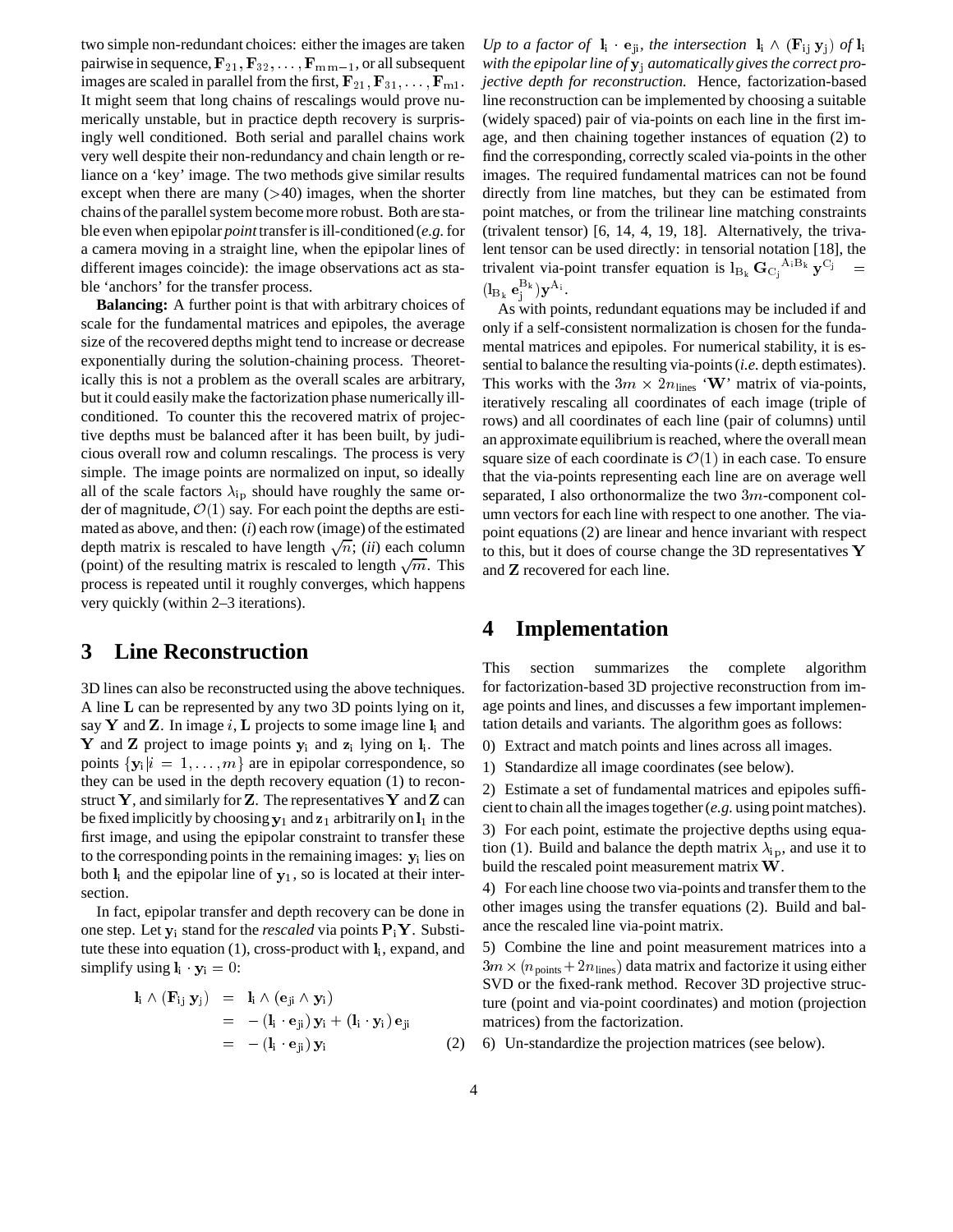**Complexity:** The algorithm is dominated by the  $\mathcal{O}(mn \min(3m, n))$  SVD step if this is used, while if an approximate factorization is used it is proportional to the input data size  $\mathcal{O}(mn)$ .

**Standardization:** To get acceptable results from the above algorithm, it is *absolutely essential* to work in a well-adapted image coordinate system. The basic idea is to choose working coordinates that reflect the least squares trade-offs implicit in the factorization algorithm. This is standard practice in numerical analysis, but it does not seem to have been widely known in vision until Hartley [7] pointed out its importance for fundamental matrix estimation. The exact scheme used is not critical, provided that the homogeneous working coordinates are all of the same order of magnitude. I currently prefer to scale the image into the unit square  $[-1, 1] \times [-1, 1]$ , homogenize, and then normalize the resulting homogeneous 3-vectors to unit length  $x^2 + y^2 + z^2 = 1$ . This simple scheme works very well in practice. The normalization applies to line vectors as well as point ones, and behaves well even for points (*e.g.* epipoles) near the line at infinity. After reconstruction, the camera projections need to be un-standardized by multiplying by the inverse transformation.

#### **4.1 Generalizations & Variants**

I have implemented and experimented with a number of variants of the above algorithm, the more promising of which are featured in the experiments described below.

**Iterative Factorization:** The projective depths depend on the 3D structure, which in turn derives from the depths. The reconstruction can be iteratively improved by reprojecting to refine the depth estimates and then re-factorizing. For points one finds the component of the reprojected 3D point vector along each image vector, while for lines the reprojected via-point is perturbed orthogonally to lie on the measured image line. With SVD-based factorization and standardized image coordinates the iteration turns out to be extremely stable, and always improves the recovered structure slightly (often significantly for lines). For points, one can even start with arbitrary initial depths (say the affine ones  $\lambda_{\rm ip} = 1$ ) and iterate to convergence. This requires no fundamental matrices or depth recovery equations and converges reliably in practice, although it can be rather slow if started far from the true solution.

**Nonlinear Least Squares:** The 'linear' factorization-based projective reconstruction methods described above are a suitable starting point for more refined nonlinear least-squares estimation. This can take account of image point error models, camera calibrations, or Euclidean constraints, as in the work of Szeliski and Kang [16], Hartley [5] and Mohr, Boufama and Brand [10]. The standard workhorse for such problems is Levenberg-Marquardt iteration [12], so for comparison with the linear methods I have implemented simple L-M based projective reconstruction algorithms. These can be initialized from either fixed-rank or SVD-based factorizations. For lines

the recovered structure is often improved significantly, while for points the improvement over the linear methods is usually small.

**Affine Factorization:** To illustrate the advantages of projective factorization over the original Tomasi-Kanade-Poelman work [17, 11], I have also implemented affine SVD-based point reconstruction. This gives rather poor results in the below experiments because the perspective distortions are quite large.

### **5 Experiments**

To quantify the performance of the various algorithms, I have run a large number of simulations using synthetic data, and also tested the algorithms on manually matched primitives derived from real images. There is only space for a very brief summary here, more details can be found in [20].

The simulations are based on trial scenes consisting of random 3D points and lines in the unit cube  $[-1, 1] \times [-1, 1] \times$  $[-1, 1]$ , perturbed by uniform noise and viewed by identical perspective cameras in various arrangements. In the graphs shown here, the cameras are spaced uniformly along a 90 degree arc of radius 2 in the equatorial plane of the scene, and are directed towards the scene centre (*i.e.* there is a large baseline and significant perspective distortion). Reconstruction error is measured over 50 trials, after least-squares projective alignment with the true 3D structure. Mean errors are reported for points, while for lines there are always outliers so median errors are used<sup>1</sup>.

Fundamental matrices and epipoles are estimated using the linear least squares method with all the available point matches, followed by a supplementary SVD to project the fundamental matrices to rank 2 and find the epipoles. In standardized coordinates this method performs very well [7], and it has not proved necessary to refine the results with a nonlinear method. Unless otherwise noted, the projective depths of points are recovered by chaining sequentially through the images:  $\mathbf{F}_{12}$ ,  $\mathbf{F}_{23}$ , ...,  $\mathbf{F}_{m-1 m}$ . A parallel chain  $\mathbf{F}_{12}, \mathbf{F}_{13}, \ldots, \mathbf{F}_{1 \text{ m}}$  usually gives similar results. For lines in more than a few images, the parallel chain is superior and is used by default.

Fig. 1 shows the sensitivity of various point and line reconstruction methods to image noise, number of views, and number of scene primitives (points or lines). The methods shown are: *points:* fundamental matrix depth recovery with SVD and fixed-rank factorization, iterated SVD and nonlinear least-squares initialized from SVD; *lines:* fundamental matrix and trilinear parallel and serial via-point transfer followed by SVD, iterated SVD, and SVD plus nonlinear least-squares.

<sup>&</sup>lt;sup>1</sup> The image of a line passing near the optical centre of a camera is extremely sensitive to small 3D perturbations. Also, if the camera centres lie in a plane (as here), all lines in that plane have the same image, so such lines can not be uniquely reconstructed (*c.f.* axial points for cameras lying in a line; in this case, only lines skew with the axis can be reconstructed).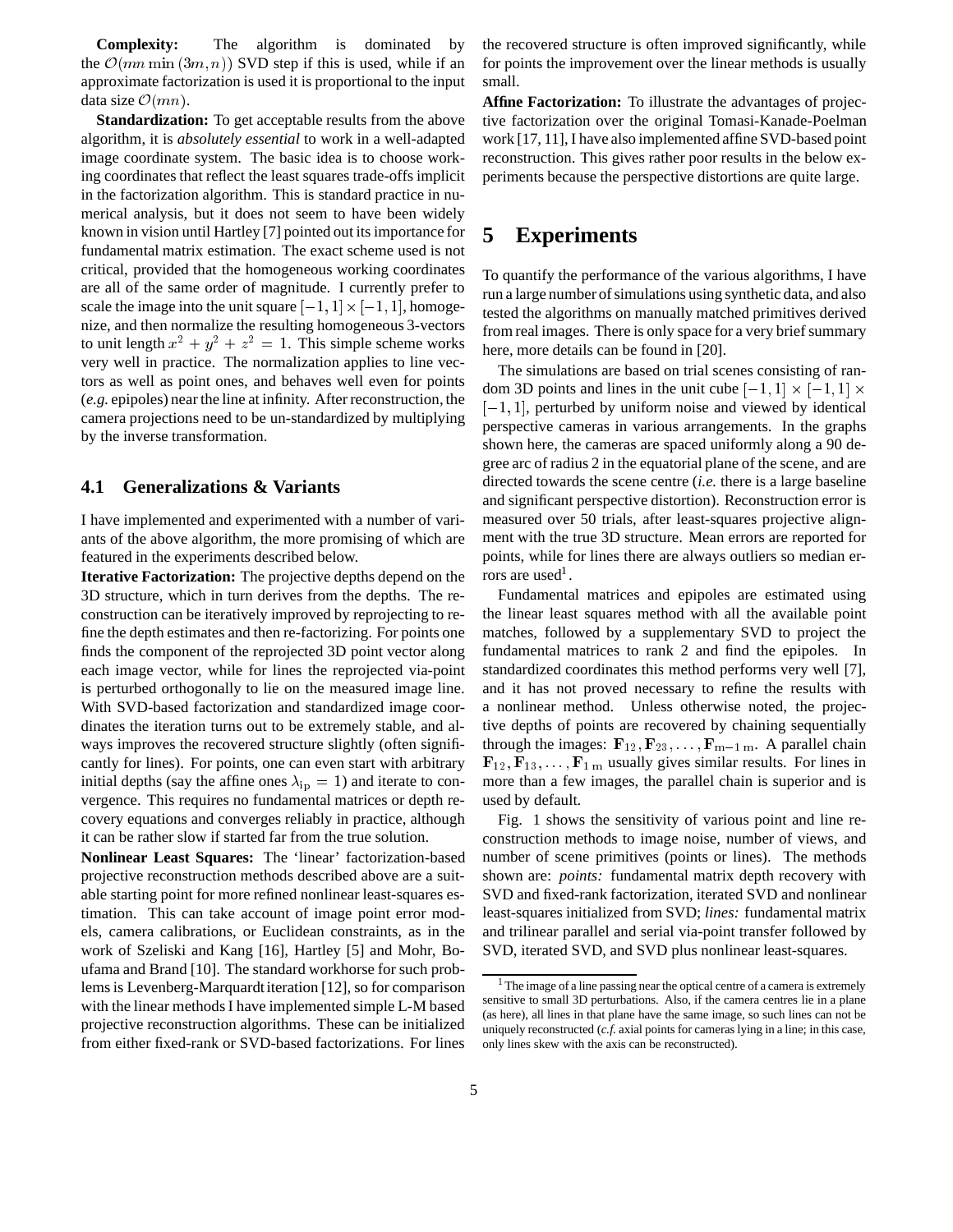

*Figure 1*: Mean 3D reconstruction error for points and lines, *vs.* noise, number of views and number of primitives. Defaults:  $\pm 1$  pixel noise; 10 views; 50 primitives.



*Figure 2*: Reconstruction error *vs.* image standardization.

All of the point methods are very stable. Their errors vary linearly with noise and decrease as more points or views are added. There is not much difference in precision, but generally the fixed-rank method is slightly less accurate (but significantly faster) than SVD. Iterating the SVD makes a small improvement, and nonlinear least-squares is slightly more accurate again. Serial depth recovery chains become ill-conditioned when more than 30-40 images are chained: beyond this parallel chaining is advised.

Line reconstruction is less stable. Only the least-squares methods consistently give reconstruction errors commensurate with the input noise. Parallel F-matrix transfer plus factorization is a factor of 2 or more worse than this, and serial transfer is worse again. Iterative factorization helps a little, but the use of a nonlinear least-squares routine is still advisable. Any of these methods are accurate enough for reliable initialization of the least-squares iteration. If my implementation is correct, trilinear transfer based reconstruction is too sensitive to noise to be useful (this requires confirmation). For all of the above



*Figure 3*: Projective and affine reconstruction *vs.* scene distance.

methods, there are outliers corresponding to lines that either can not be reconstructed uniquely, or are very sensitive to small 3D perturbations.

The importance of standardization is illustrated in fig. 2, where the image coordinates are standardized to  $\mathcal{O}(\text{scale})$ rather than  $\mathcal{O}(1)$  before reconstruction. Pixel coordinates correspond to a scale of 256 and give errors hundreds of times worse than well-standardized coordinates. The rapid increase in error at scales below 0.1 is caused by floating-point truncation error.

Fig. 3 illustrates the advantages of using perspective rather than affine reconstruction, for a camera driving in a 90 degree arc around a scene at various distances. Clearly, the affine approximation introduces a considerable amount of systematic error even for quite distant scenes. Projective factorization is stable and accurate even for distant scenes: even in these cases, the only real advantage of affine factorization is the fact that it is 2-3 times faster.

I have also run the point-based algorithms on several data se-